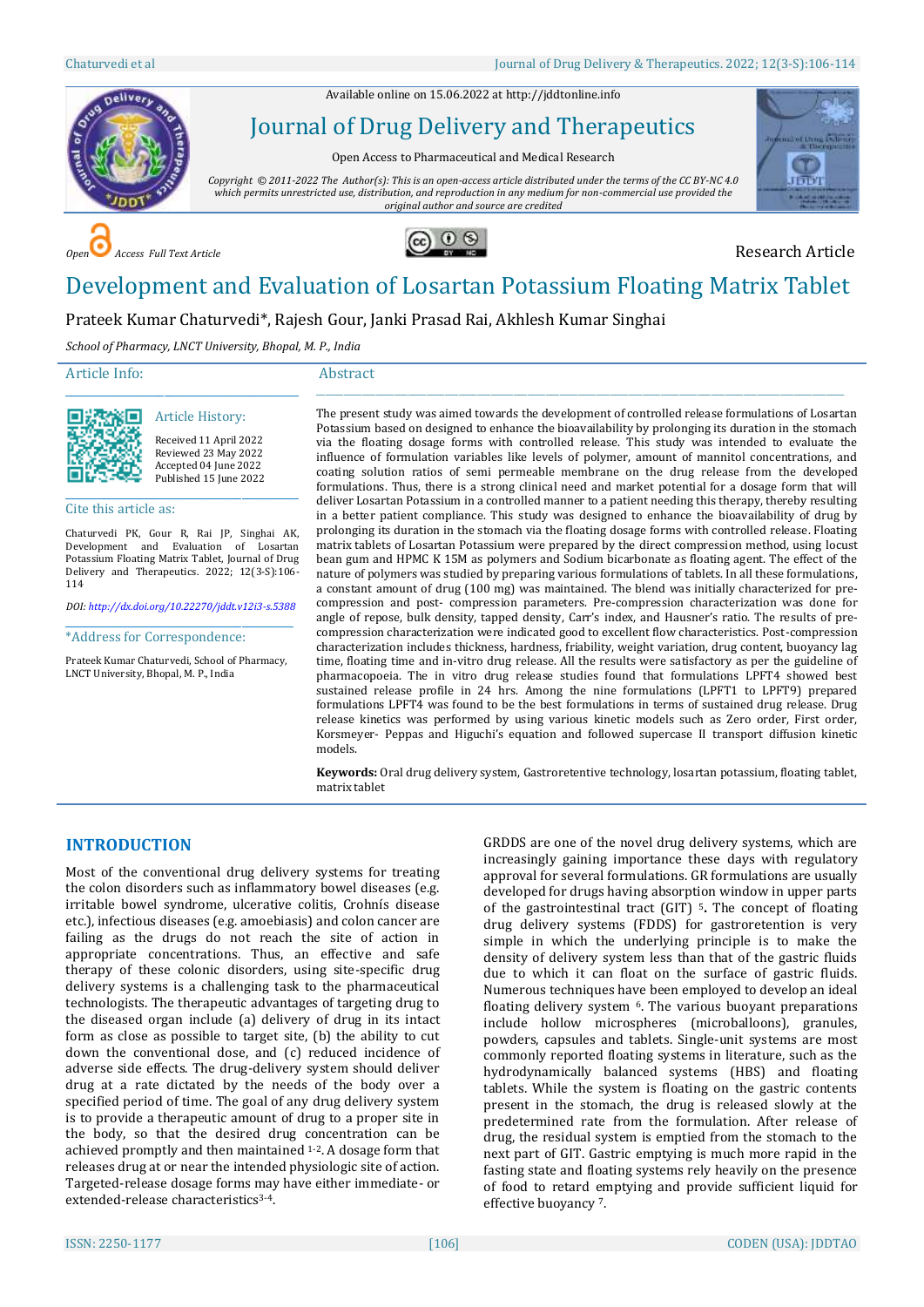An FDDS either floats over gastric fluids due to its lower density than the stomach contents or due to its inherently lower density or the gaseous phase formed inside the system after it comes in contact with the gastric environment. Noneffervescent and effervescent systems are the two different technologies which have been utilized in the development of FDDS and are based on the mechanism of buoyancy. This sustained release, floating single unit dosage form consists of a capsule, which contains a mixture of drug and hydrocolloids. Hydrodynamically balanced systems (HBS) are suitable for drugs having a better solubility in an acidic environment and also for the drugs having a specific site of absorption in the upper part of the small intestine 8. Pharmaceutical products designed for oral delivery are mainly conventional drug delivery systems, which are designed for immediate release of drug for rapid absorption. Losartan Potassium is an angiotensin II receptor antagonist with anti-hypertensive activity. It is readily absorbed from the GI tract following oral administration but the bioavailability is about 33% due to substantial first-pass metabolism. Peak plasma concentration occurs at about 2 hrs after an oral dose and has short terminal elimination half-life is about 1.5 to 2 hrs respectively, thereby requiring two to three times daily dosing in large number of patients, which often leads to non-compliance. The proposed work containing development and evaluation of an extended release matrix tablet of Losartan Potassium for antihypertensive therapy. The formulations of Losartan Potassium based on designed to enhance the bioavailability by prolonging its duration in the stomach via the floating dosage forms with controlled release. This study was intended to evaluate the influence of formulation variables like levels of polymer, amount of mannitol concentrations, and coating solution ratios of semi permeable membrane on the drug release from the developed formulations. Accordingly, this study was designed to enhance the bioavailability of drug by prolonging its duration in the stomach via the floating dosage forms with controlled release.

#### **MATERIAL AND METHODS**

**Analytical methods:** The spectrum of these solutions was run in 200 – 400 nm range in double beam UV spectrophotometer (Shimadzu, UV-1800, A11454500755/UV-1800, Shimadzu Corporation, Kyoto, Japan). A spectrophotometric method based on the measurement of absorbance at 251 nm in distilled water was used in the present study for estimation of Losartan Potassium.

**Preformulation studies of drug sample:** Physicochemical properties of Losartan Potassium were evaluated. The various parameters i.e. organoleptic properties, microscopic examination, particle size, flow properties, solubility determination, partition coefficient, Fourier-Transform Infrared (FTIR) Spectroscopy of drug sample were estimated.

**Formulation of matrix tablet:** The formulation was developed using different polymers. The prepared formulation was studied for its in-vitro release profile, content uniformity and drug assay. The optimized floating tablets will be studied for in-vitro dissolution study, floating time, floating lag time, water up-take study and erosion index determination.

- $\Box$  Selection of polymer based on physicochemical property of drug.
- □ Selection of method for Matrix Tablets

The tablets were prepared by direct compression method. Losartan Potassium, locust bean gum and HPMC K15M were sieved through #30 sieves. NaHCO<sub>3</sub>, Magnesium stearte and MCC were sieved through #60 sieves before the use. The amount of drug was kept constant in each formulation (i.e. 100 mg). All the materials were accurately weighed and blended using hand blender and directly compressed on a manual single punch tablet compression machine into 100mg tablets using flat-faced, round punches 8 mm in diameter. The various formulation of 9 batches of the formulation were prepared using Carbopol 971P and HPMC K15M as polymers, with the ratio of drug to polymer kept as 1:3 **(Table 1).**

| <b>Formulation</b><br>code | Drug (mg) | Locust<br>bean gum | <b>HPMC K15M</b><br>(mg) | NaHCO <sub>3</sub> (mg) | <b>Magnesium stearate</b><br>(mg) | MCC (mg) |
|----------------------------|-----------|--------------------|--------------------------|-------------------------|-----------------------------------|----------|
| LPFT1                      | 100       | 35                 | 20                       | 15                      | 5                                 | 15       |
| LPFT2                      | 100       | 30                 | 25                       | 15                      | 5                                 | 15       |
| LPFT3                      | 100       | 25                 | 30                       | 15                      | 5                                 | 15       |
| LPFT4                      | 100       | 25                 | 20                       | 25                      | 5                                 | 15       |
| LPFT5                      | 100       | 20                 | 25                       | 25                      | 5                                 | 15       |
| LPFT6                      | 100       | 15                 | 30                       | 25                      | 5                                 | 15       |
| LPFT7                      | 100       | 15                 | 20                       | 35                      | 5                                 | 15       |
| LPFT8                      | 100       | 10                 | 25                       | 35                      | 5                                 | 15       |
| LPFT9                      | 100       | 5                  | 30                       | 35                      | 5                                 | 15       |

|  | Table 1: Various formulations of floating matrix tablets batches |  |  |
|--|------------------------------------------------------------------|--|--|
|  |                                                                  |  |  |

**Evaluation of granules (Flow properties):** Irregular flow of powder from the hopper produces tablets with nonuniform weights. As a result, content uniformity and dose precision cannot be achieved in the production of tablets. Flow properties depend on particle size, shape, porosity and density of the bulk powder. Angle of repose is defined as the maximum angle possible between the surface of a pile of the powder and the horizontal plane.

#### tanϴ=h/r

Where h=height of pile,  $r =$  radius of the base of the pile, ϴ=angle of repose.

**Bulk density:** Bulk density depends on the density of the powder particles and on the arrangement of the powder particles. The bulk density is obtained by adding a known mass of powder to a graduated cylinder. The density is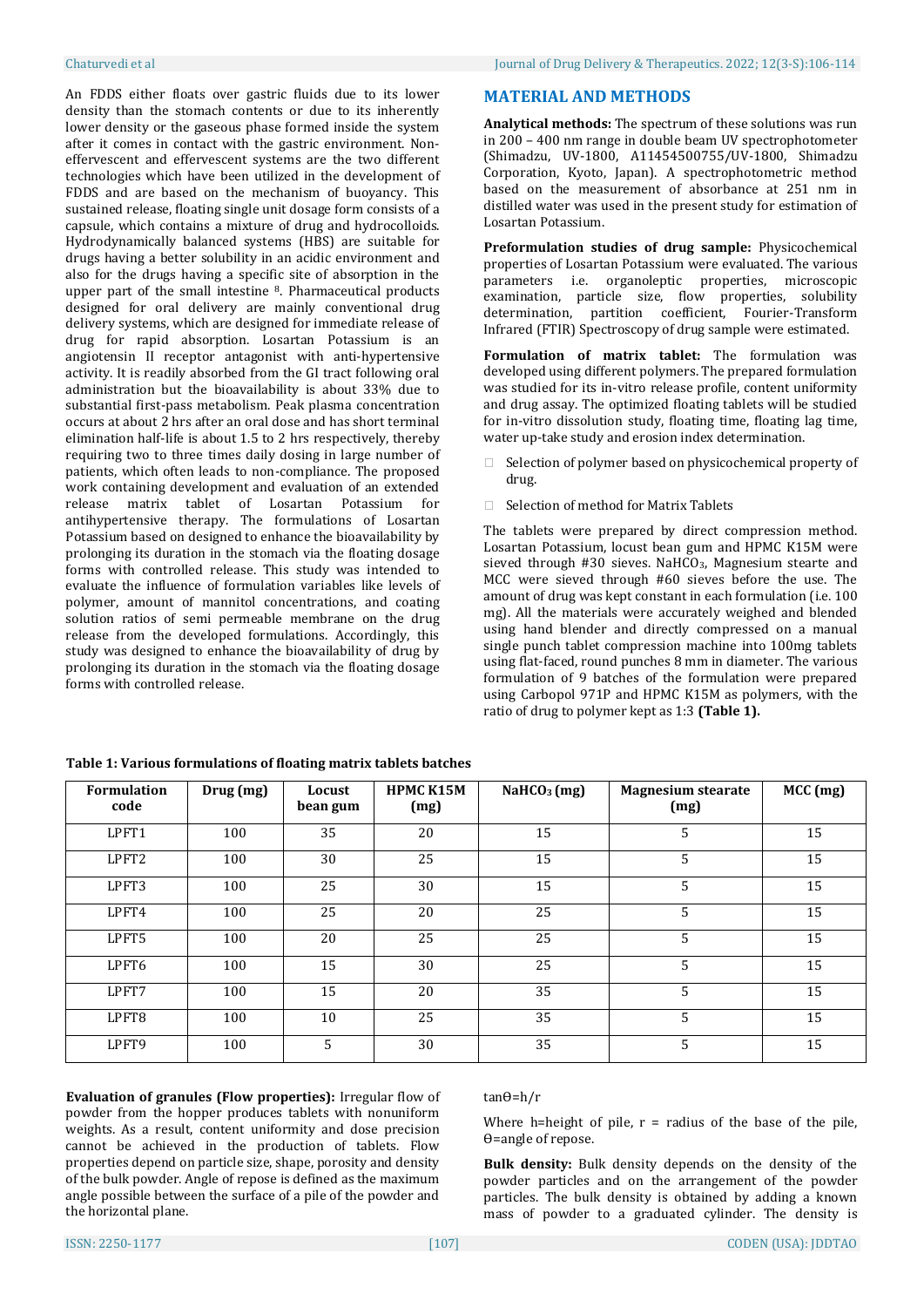calculated by formula:

# **Bulk Density =**  $\frac{Mass\ of\ Power}{Bulk\ Volume}$

**Tapped density:** The tapped density is obtained by mechanically tapping a graduated cylinder containing the sample until little further volume change is observed.

$$
Tapped\ density = \frac{Mass\ of\ powder}{tapped\ volume}
$$

**Carr's index:** The bulk and tapped density were used to calculate the carr's index and Hausner's ratio to provide a measure of the flow properties and compressibility of powder.

Carr's Index = 
$$
\frac{Tapped density - Fluff density}{Tapped density} X 100
$$

**Hausner ratio:** Hausner ratio can be used to estimate the flow characteristic of the powder.

$$
Hausner ratio = \frac{Tapped volume}{Bulk volume}
$$

#### **Evaluation parameters for floating matrix tablet**

**Weight variation:** Not more than two of the individual weights deviate from the average weight by more than the percent shown below and none deviates by more than twice that percent.

**Deviation** 
$$
(\%) = \frac{Average weight - weight of tabl}{Average weight}
$$

**Hardness:** Hardness of tablet is defined as the force required to break a tablet a in a diametric direction. A tablet was placed between two anvils. Force was applied to anvils and crushing strength that causes the tablet to break was recorded. Hardness is thus the tablet crushing strength. Monsanto tester is used for hardness testing.

**Friability:** Weigh 10 tablets and place in a friabilator chamber rotated at 25 rpm and they are dropped on distance of 6 inches. The chamber is allowed to rotate for 100 revolutions. Then the tablets are removed, dusted and again the weight is taken. The difference in the weigh is calculated and the weight loss should not be more than 1%.

**Thickness and diameter:** The thickness and diameter of tablets was performed on 20 tablets from each formulation by using Vernier caliper.

**Buoyancy lag time and total floating time:** The Buoyancy lag time and total floating time were determined by immersion of tablets of different formulation in 0.1 N HCL at 37±.5°C.

**Swelling Property:** Swelling property was determined by dissolution apparatus. Tablets were introduced in dissolution apparatus containing 900ml of 0.1 N HCL at 50 rpm. The tablets at definite intervals and swollen weight of each tablets was determined by formula.

Swelling Index = 
$$
\frac{Wt - Wo}{Wo}X100
$$

Where-

Wt= weight of tablet at time t

Wo= weight of tablet before immersion

**Percent Drug content:** 20 tablets from all batches were taken randomly and crushed in pestle-mortar. The weight equivalent to one tablet was taken in volumetric flask (100 ml) and dissolved in 0.1 N HCL and filtered. This solution was analyzed in UV spectrophotometer at λmax 251 nm.

#### Chaturvedi et al Journal of Drug Delivery & Therapeutics. 2022; 12(3-S):106-114

*Ex-vivo***mucoadhesive strength:** The mucoadhesive strength of the tablet formulations was determined by modified physical balance. The assembly consist of a modified double beam physical balance in which left sided pan is removed and attached with glass slide with an additional weight is added with slide to balance the weight of both the pan. Fresh intestine mucosa of goat was used as membrane obtained from local slaughter house and kept in kerb solution during transportation and 0.1 N HCL was use for moistening the mucosa. The underlying mucous membrane was separated by the help of surgical blade and tied with the glass slide with the help of thread. Now the tablet was made to stick with the wooden block and made contact with the mucous membrane and the tablet. The additional weight was increased on the right pan until the tablet detaches from the membrane and the weight used was noted as mucoadhesive strength in grams and force of adhesion was calculated.

*In vitro* **Dissolution study:** In vitro dissolution study was carried out using USP type II (basket type) apparatus with 0.1N HCl as a dissolution medium. The temperature was maintained at 37±0.50C with 50 rotations per minute. 1ml of aliquots were withdrawn at different time intervals and same amount of fresh dissolution medium was replaced to maintain sink condition. The aliquots were analyzed for drug content at λ max 251 nm wavelength using UV-spectrophotometer. The cumulative percentage drug release was calculated and reported.

**Drug release kinetic study:** Mechanism of drug from floating bioadhesive tablet (LPFT1 – LPFT9) were investigated by various kinetic models such as Zero order, First order, Korsmeyer- Peppas and Higuchi's equation. Drug dissolution behaviors depend on the value of correlation coefficient (r2). According to this model, the drug release was described as a square root of time dependent diffusion process based on Fick's law.

#### **RESULTS AND DISCUSSION**

ISSN: 2250-1177 [108] CODEN (USA): JDDTAO The current research work aimed at developing a novel drug delivery system, in the form of floating bioadhesive tablet to improve the release of drug for longer period of time to treat the hypertension symptomatically using optimization approach. The absorbance maxima of the Losartan Potassium pure drug was 251 nm measured by double beam UV spectrophotometer **(Figure 1).** The calibration curve of drug Losartan Potassium with the concentration of 2, 4, 6, 8, 10 µg/ml was measured at 251 nm was rectilinear and have r2 value 0.999 **(Table 2 and Figure 2)**. The FTIR spectra of pure drug Losartan Potassium and drug with excipients were recorded by FTIR spectrophotometer (IR Affinity, Shimadzu, Japan) and result was concluded that there was no interaction between both materailas due to presence of same wavelength in both FTIR spectra **(Figure 3-4)**. The peaks were determined and observed peaks were compared with standard Floating matrix tablets of Losartan Potassium were prepared by the direct compression method, using locust bean gum and HPMC K 15M as polymers and Sodium bicarbonate as floating agent. The effect of the nature of polymers was studied by preparing various formulations of floating matrix mucoadhesion tablets. In all these formulations, a constant amount of drug (100 mg) was maintained. The blend was initially characterized for pre-compression and postcompression parameters. Pre-compression characterization was done for angle of repose, bulk density, tapped density, Carr's index, and Hausner's ratio. The results of precompression characterization includes angle of repose (21.65- 26.77°), bulk density (0299-0.385 g/cm3), tapped density  $(0.417 - 0.473$  g/cm<sup>3</sup>), Carr's index  $(14-25 - 36.78$  %) and Hausners ratio was found to be (1.16 – 1.58) **(Table 3)**. Postcompression characterization includes thickness, hardness,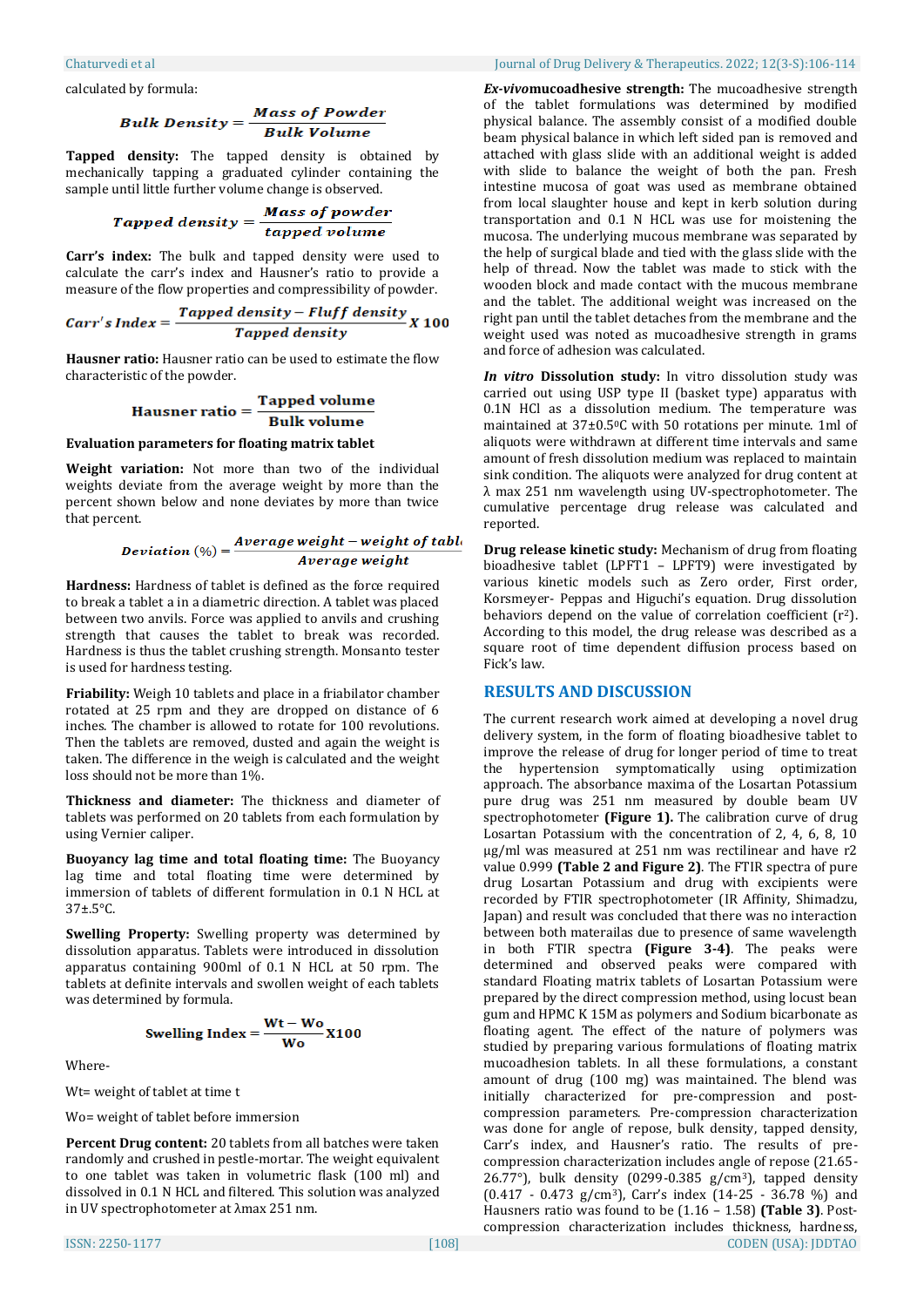friability, weight variation, drug content, buoyancy lag time, floating time and in-vitro drug release. %. The average weights of the entire prepared tablet were 97.15±.05mg to 103.27±.01mg which was within the specified limit. The thickness of all the tablets was in the range of 2.59 to 2.51 um. The hardness of all the formulated tablets was found to be in the range of 4-7kg/cm2. Friability was found to be 0.31 to 0.91 **(Table 4).** Sodium bicarbonate induced carbon dioxide generation in the presence of dissolution medium resulted in immediate tablet floatation with a lag time in between 50 to 180 seconds. Total floating and mucoadhesion time of all the prepared formulation was found between 3.29±0.6 hrs to 5.52±0.8 hrs. The swelling Index for all tablets was found in the range of  $66.25 \pm 0.21$  to  $70.08 \pm 0.37$ . The bioadhesive strength was found to be in the range of 11.03 to 23.12. The results of the present research work indicated the successful formulation of floating bioadhesive tablet with excellent exvivo bioadhesive properties and drug release profile. The drug content of the entire prepared tablet was found to be

#### Chaturvedi et al Journal of Drug Delivery & Therapeutics. 2022; 12(3-S):106-114

95.29±0.98 to 102.32±2.16 **(Table 5)**. The drug content of tablets complied with the limit as 85-110% as per IP specifications (IP 2007). From the in vitro drug release studies, it was found that in formulations LPFT4 showed best sustained release profile. The retarded drug release was found to be in the following order: LPFT4> LPFT5> LPFT7> LPFT6> LPFT3> LPFT8> LPFT2> LPFT1> LPFT9. Cumulative drug release of all the prepared formulation was found to be in between 95.5% to 99% in 24 hrs. The comparison of drug release profile of the entire batch is shown in **(Table 6 and Figure 5–8)**. Among the nine formulations (LPFT1 to LPFT9) prepared formulations LPFT4 was found to be the best formulations in terms of sustained drug release. Drug release kinetics was performed by using various kinetic models such as Zero order, First order, Korsmeyer- Peppas and Higuchi's equation. The regression coefficient  $(r^2)$  value of various models was found to be 0.962, 0.826, 0.981 and 0.978 respectively **(Table 7)**.



**Figure 1: Absorption maxima of losartan potassium drug**

| S. No. | Concentration (µg/ml) | <b>Absorbance</b> |
|--------|-----------------------|-------------------|
|        |                       |                   |
| 2      | 2                     | 0.166             |
| 3      | 4                     | 0.315             |
| 4      | ĥ                     | 0.456             |
| 5      | я                     | 0.607             |
| 6      | 10                    | 0.738             |



**Figure 2: Calibration curve of drug losartan potassium in 0.1 NHcl**

| Table 2: Calibration curve of drug losartan potassium in |
|----------------------------------------------------------|
| 0.1 NHcl                                                 |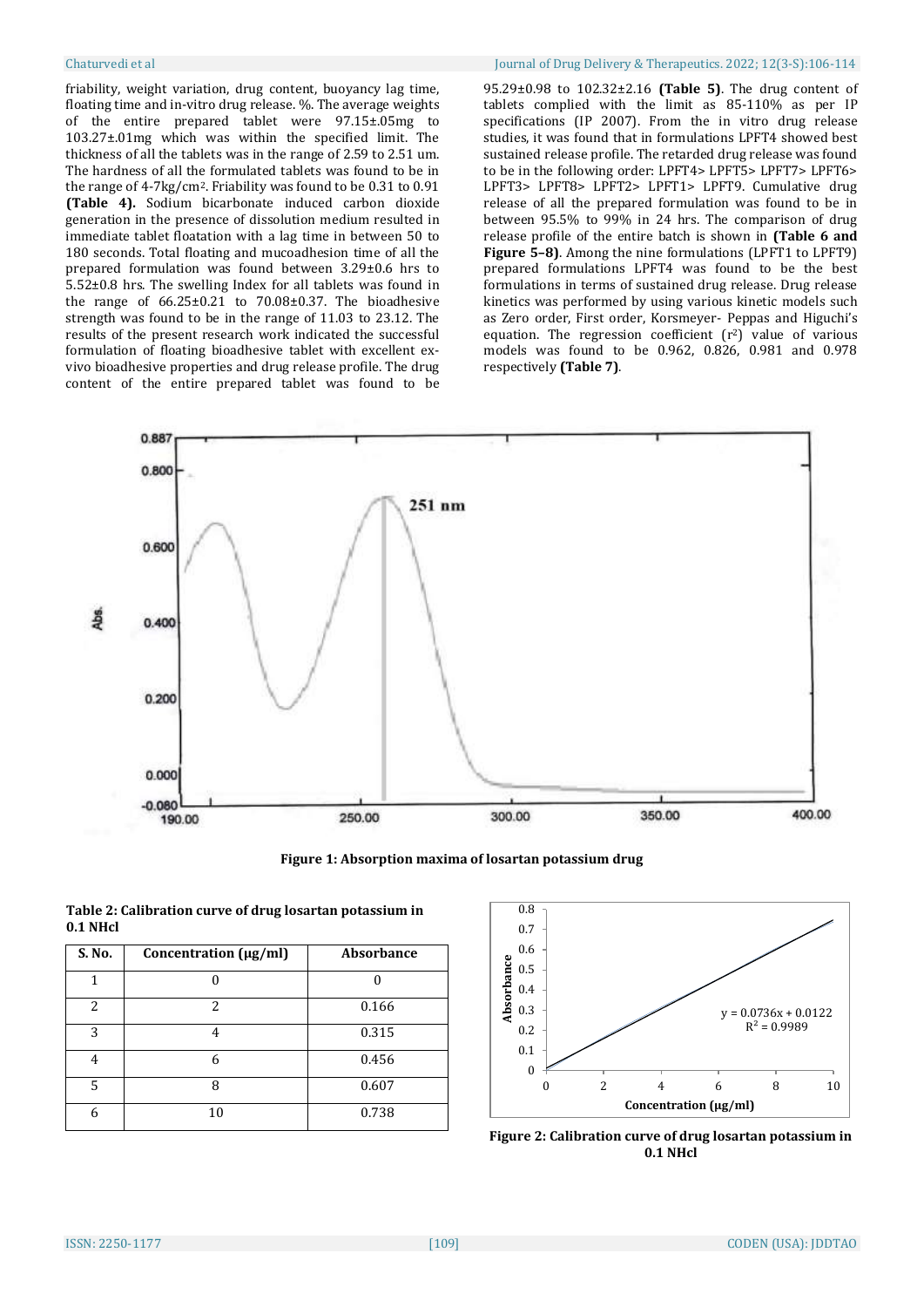

**Figure 3: The I. R. Spectrum of sample of pure losartan potassium (S1)**



**Figure 4: The I. R. Spectrum of sample of losartan potassium and all excipients (S2)**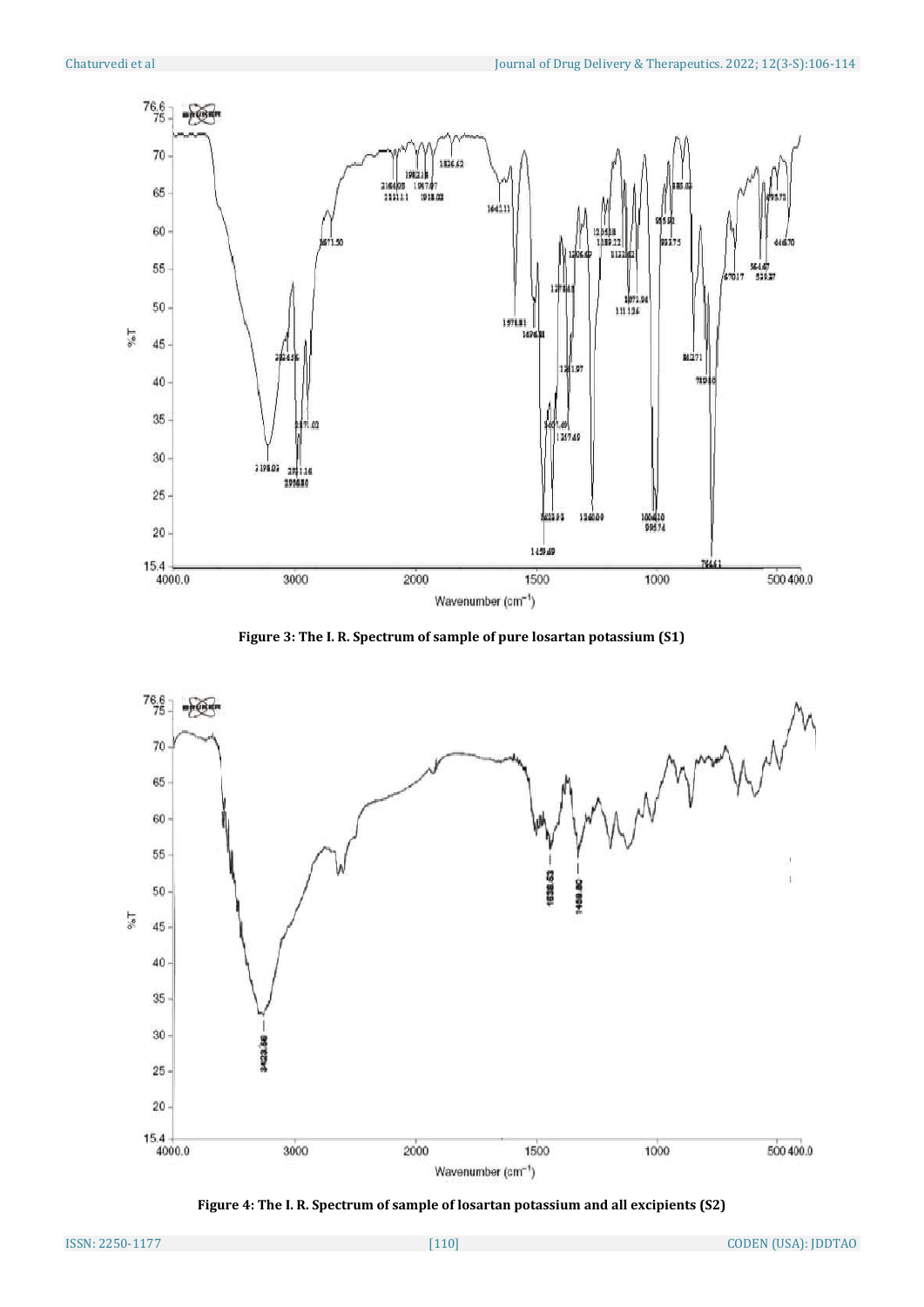#### **Table 3: Pre-compression characterization**

| <b>Formulation code</b> | <b>Bulk density</b><br>(g/cm <sup>3</sup> ) | <b>Tapped density</b><br>(g/cm <sup>3</sup> ) | Carr's index<br>(%) | <b>Hausner's Ratio</b> | <b>Angle of Repose</b><br>$(\theta)$ |
|-------------------------|---------------------------------------------|-----------------------------------------------|---------------------|------------------------|--------------------------------------|
| LPFT1                   | 0.358                                       | 0.433                                         | 17.32               | 1.21                   | 26.77                                |
| LPFT <sub>2</sub>       | 0.365                                       | 0.464                                         | 21.33               | 1.27                   | 22.33                                |
| LPFT3                   | 0.385                                       | 0.449                                         | 14.25               | 1.16                   | 26.18                                |
| LPFT4                   | 0.343                                       | 0.437                                         | 21.51               | 1.27                   | 24.88                                |
| LPFT5                   | 0.369                                       | 0.465                                         | 20.64               | 1.26                   | 21.65                                |
| LPFT6                   | 0.278                                       | 0.421                                         | 33.81               | 1.51                   | 27.64                                |
| LPFT7                   | 0.299                                       | 0.473                                         | 36.78               | 1.58                   | 22.62                                |
| LPFT8                   | 0.315                                       | 0.417                                         | 21.25               | 1.26                   | 25.75                                |
| LPFT9                   | 0.335                                       | 0.423                                         | 20.81               | 1.26                   | 26.13                                |

#### **Table 4: Post compression characterization**

| <b>Formulation code</b> | Weight variation<br>(mg) | Thickness (mm)  | Diameter (mm)  | <b>Hardness</b><br>(kg/cm <sup>2</sup> ) | Friability (%)  |
|-------------------------|--------------------------|-----------------|----------------|------------------------------------------|-----------------|
| LPFT1                   | $190.59 \pm 0.04$        | $2.54 \pm 0.09$ | $8.1 \pm 0.02$ | $5.74 \pm 0.78$                          | $0.91 \pm 0.89$ |
| LPFT <sub>2</sub>       | $190.07\pm0.01$          | $2.51 \pm 0.04$ | $8.2 \pm 0.01$ | $5.54 \pm 0.42$                          | $0.41 \pm 0.46$ |
| LPFT3                   | 191.28±0.04              | $2.59 \pm 0.01$ | $8.1 \pm 0.02$ | $5.51 \pm 0.91$                          | $0.46 \pm 0.43$ |
| LPFT4                   | $193.27 \pm 0.01$        | $2.53 \pm 0.01$ | $8.1 \pm 0.02$ | $7.04 \pm 0.41$                          | $0.31 \pm 0.67$ |
| LPFT5                   | 191.73±0.03              | $2.59 \pm 0.01$ | $8.1 \pm 0.01$ | $6.31 \pm 0.27$                          | $0.52 \pm 0.43$ |
| LPFT6                   | $194.24 \pm 0.06$        | $2.56 \pm 0.02$ | $8.1 \pm 0.01$ | $6.30 \pm 0.28$                          | $0.65 \pm 0.23$ |
| LPFT7                   | $193.14 \pm 0.01$        | $2.56 \pm 0.03$ | $8.1 \pm 0.02$ | $4.85 \pm 0.44$                          | $0.85 \pm 0.57$ |
| LPFT8                   | 193.15±0.05              | $2.51 \pm 0.02$ | $8.1 \pm 0.01$ | $4.36 \pm 0.10$                          | $0.48 \pm 0.56$ |
| LPFT9                   | 191.82±0.02              | $2.56 \pm 0.06$ | $8.1 \pm 0.01$ | $4.31 \pm 0.23$                          | $0.58 + 0.41$   |

#### **Table 5: Post compression characterization**

| <b>Formulation</b><br>code | <b>Buoyancy lag</b><br>time (sec) | Total floating &<br>bioadhesion time (h) | <b>Swelling</b><br>Index | <b>Bioadhesive strength</b><br>$(gm) \pm SD$ | Drug content<br>(%) |
|----------------------------|-----------------------------------|------------------------------------------|--------------------------|----------------------------------------------|---------------------|
| LPFT1                      | $65+4$                            | $4.55 \pm 0.3$                           | 70.08±0.37               | $23.12 \pm 0.1$                              | $97.52 \pm 0.26$    |
| LPFT <sub>2</sub>          | $60\pm2$                          | $4.52 \pm 0.1$                           | $69.05 \pm 0.08$         | $21.02 \pm 0.5$                              | $97.08 \pm 0.08$    |
| LPFT3                      | $80 + 4$                          | $4.38 \pm 0.9$                           | $66.87 \pm 0.19$         | $20.17 \pm 0.2$                              | $95.29 \pm 0.98$    |
| LPFT4                      | 57±1                              | $5.52 \pm 0.8$                           | 68.88±0.25               | $19.36 \pm 0.4$                              | $97.15 \pm 0.45$    |
| LPFT5                      | 58±1                              | $5.21 \pm 0.3$                           | $67.62 \pm 0.03$         | $18.56 \pm 0.2$                              | $95.65 \pm 1.14$    |
| LPFT6                      | $61\pm1$                          | $5.35 \pm 0.2$                           | $66.71 \pm 0.31$         | $14.52 \pm 0.1$                              | $96.91 \pm 0.82$    |
| LPFT7                      | $130+3$                           | $4.19 \pm 0.5$                           | $67.18 \pm 0.11$         | $12.24 \pm 0.4$                              | $96.16 \pm 1.44$    |
| LPFT8                      | $150+2$                           | $3.55 \pm 0.9$                           | $66.59 \pm 0.15$         | $11.25 \pm 0.2$                              | $97.14 \pm 1.08$    |
| LPFT9                      | $180+1$                           | $4.05 \pm 0.7$                           | $66.25 \pm 0.09$         | $11.03 \pm 0.5$                              | $102.32 \pm 2.16$   |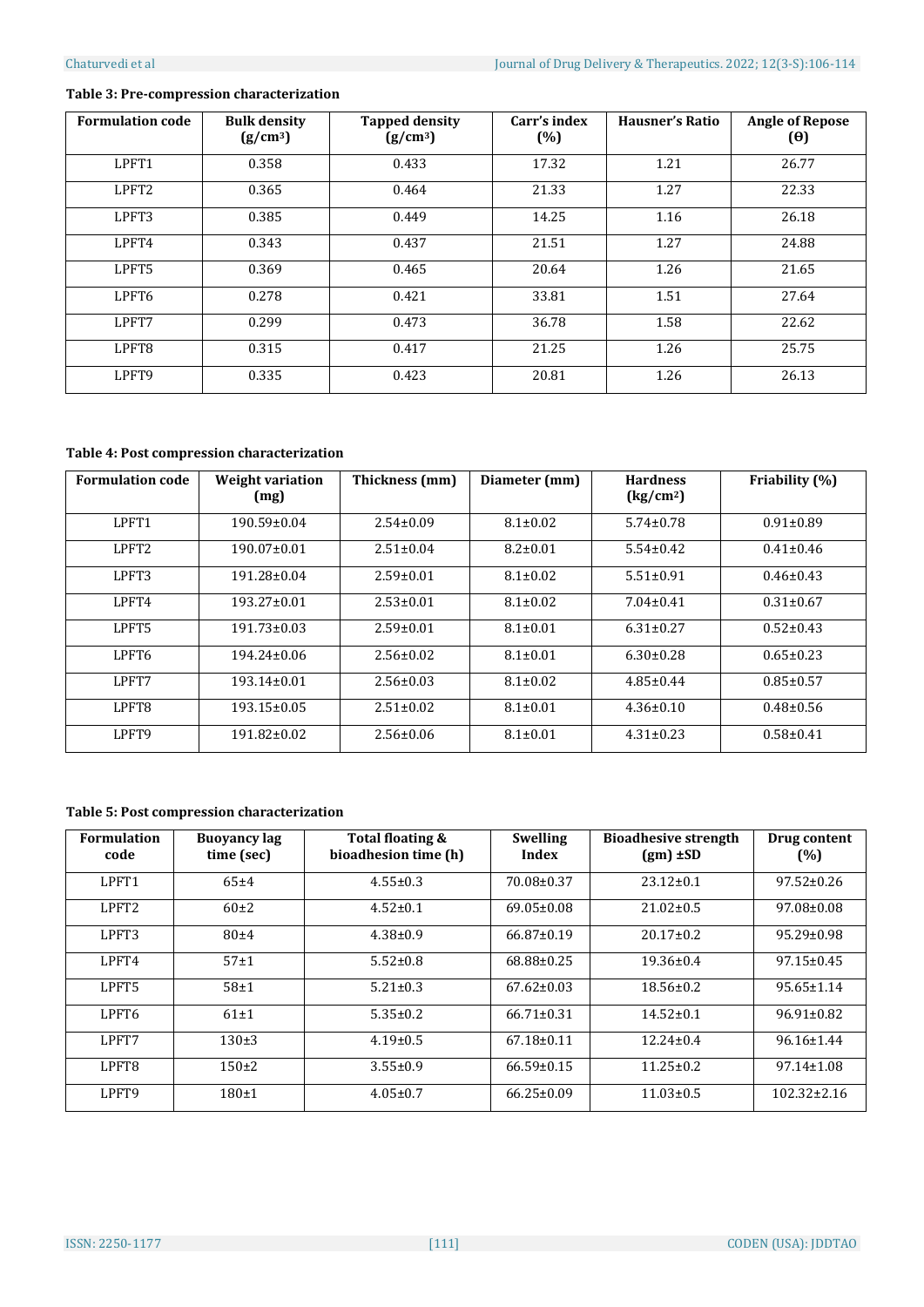| Time (h)       | LPFT1    | LPFT <sub>2</sub> | LPFT3    | LPFT4        | LPFT5    | LPFT6    | LPFT7        | LPFT <sub>8</sub> | LPFT9    |
|----------------|----------|-------------------|----------|--------------|----------|----------|--------------|-------------------|----------|
| $\Omega$       | $\Omega$ | $\Omega$          | $\theta$ | $\mathbf{0}$ | $\Omega$ | $\Omega$ | $\mathbf{0}$ | $\theta$          | $\Omega$ |
| 2              | 3.2      | 3.8               | 4.1      | 2.1          | 2.5      | 2.9      | 5.2          | 8.3               | 12.5     |
| $\overline{4}$ | 14.2     | 14.6              | 15.2     | 10.1         | 11.1     | 11.7     | 17.2         | 21.3              | 25.4     |
| 6              | 22.2     | 23.8              | 24.3     | 18.2         | 19.3     | 20.8     | 28.4         | 32.1              | 328.3    |
| 8              | 38.8     | 37.2              | 39.1     | 33.3         | 35.2     | 38.2     | 45.2         | 50.2              | 58.2     |
| 10             | 49.3     | 49.9              | 52.3     | 41.2         | 45.5     | 47.1     | 55.3         | 58.2              | 66.8     |
| 12             | 58.2     | 59.2              | 61.2     | 49.5         | 52.3     | 54.3     | 59.1         | 69.1              | 76.1     |
| 14             | 60.2     | 62.1              | 63.3     | 57.2         | 61.4     | 64.2     | 68.2         | 78.2              | 88.4     |
| 16             | 71.2     | 72.8              | 73.2     | 60.3         | 68.4     | 67.9     | 76.2         | 86.2              | 96.3     |
| 18             | 79.3     | 79.2              | 79.8     | 69.2         | 75.1     | 76.9     | 82.2         | 92.2              | 98.5     |
| 20             | 87.2     | 87.3              | 88.2     | 76.2         | 80.2     | 82.3     | 91.3         | 97.3              | 99.2     |
| 22             | 91.3     | 91.3              | 92.1     | 84.6         | 87.4     | 89.3     | 94.1         | 99.1              | 99.7     |
| 24             | 98.2     | 98.6              | 98.9     | 95.5         | 96.1     | 96.9     | 99.2         | 99.9              | 99.9     |

## **Table 6: In vitro drug release study of different formulations**



**Figure 5: Zero-order release of various batches (LPFT1-LPFT9)**



**Figure 6: First-order release of various batches (LPFT1-LPFT9)**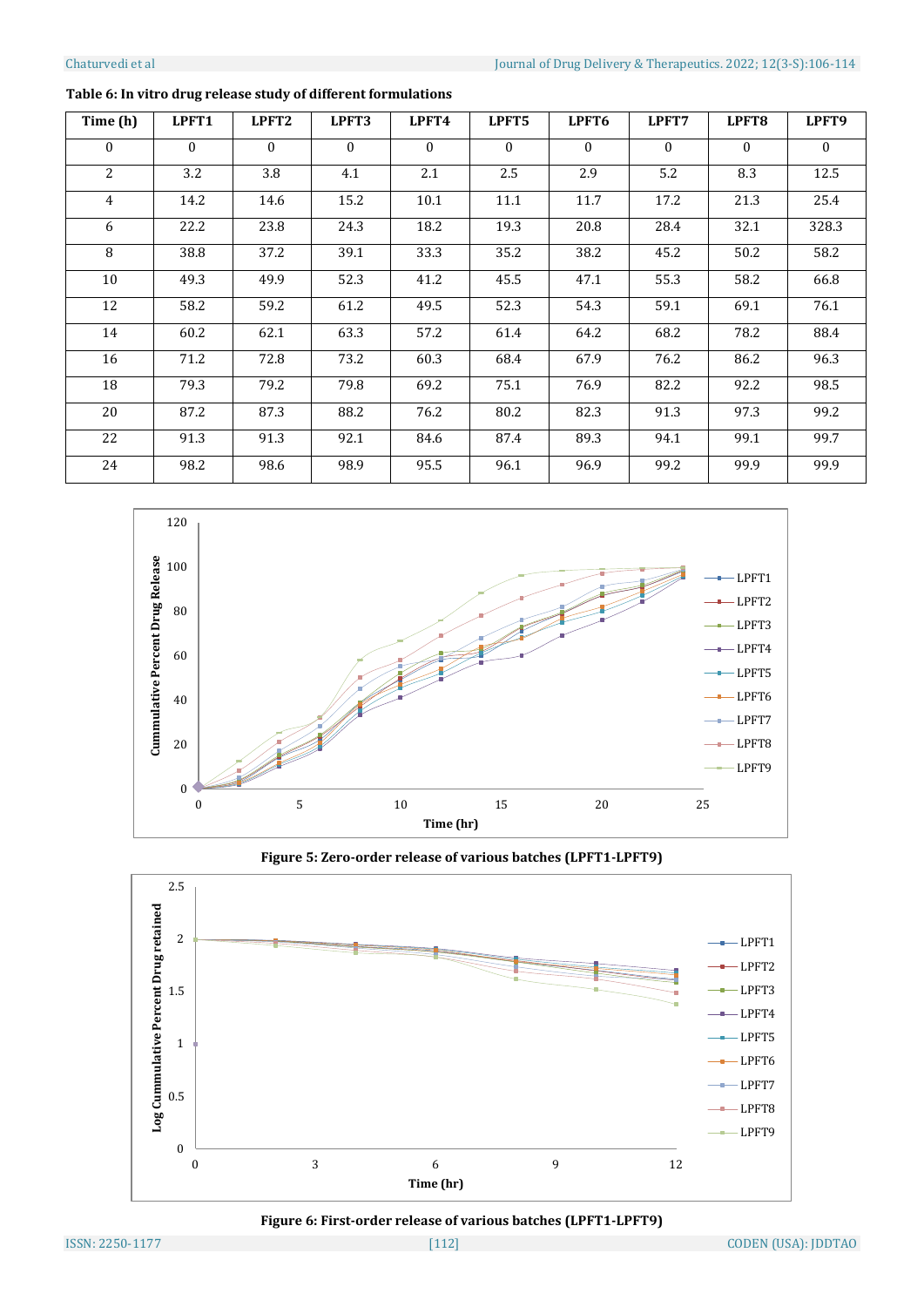





**Figure 8: Higuchi release of various batches (LPFT1-LPFT9)**

| Table 7: Various release models (LPFT4) |  |  |
|-----------------------------------------|--|--|
|-----------------------------------------|--|--|

| <b>Models</b>    | <b>Graphical Value</b>         | <b>Regression coefficient</b> |
|------------------|--------------------------------|-------------------------------|
| Zero order       | $CPDR v/s$ Time                | 0.962                         |
| First order      | Log% CDRet v/s time            | 0.826                         |
| Korsmeyer-Peppas | Log mt/m $\infty$ v/s log time | 0.981                         |
| Higuchi model    | %CDR v/s square root of time   | 0.978                         |